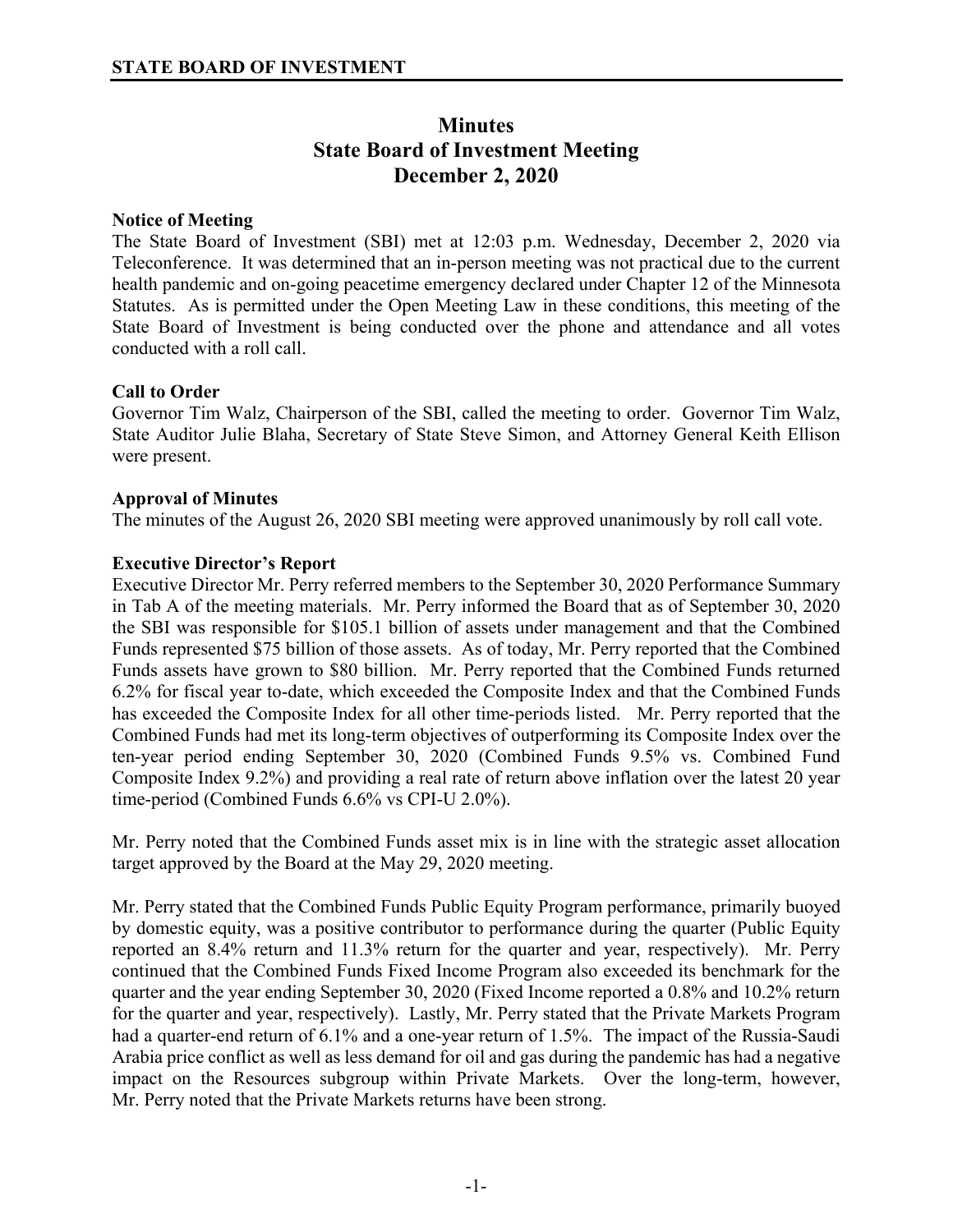Mr. Perry noted that the Combined Funds is close to the category ranges in the Strategic Allocation Category Framework and continues to be ahead of the Volatility Equivalent Benchmark. Board members also reviewed the Trust Universe Comparison Service (TUCS) summary, which provides a comparison of the SBI's asset allocation and returns to public and corporate plans over \$1 billion in assets. The Combined Funds September 30, 2020 return was above the median return for all time-periods listed. Mr. Perry stated that further in the material is the comparison of the Combined Funds returns to public plans greater than \$50 billion in assets, where the Combined Funds ranked in the top quartile for the one, three, five and ten year time period ending September 30, 2020.

#### **Executive Director's Administrative Report**

Mr. Perry referred members to Tab B of the meeting materials for the Executive Director's Administrative Report and noted that the SBI continues to be under budget. He provided an update on the SBI's legislative audit and the 2020 Fiscal Year Annual Report. Mr. Perry stated that over 95 percent of the strategic allocation changes to the Combined Funds have been implemented as the result of the resolution passed at the May 29, 2020, Board meeting. Mr. Perry noted the 2021 calendar year Investment Advisory Council and Board meeting dates were listed in the material in addition to the Iran and Sudan updates. Lastly, Mr. Perry stated that the SBI was not involved in any litigation.

# **Update on Investments Associated with Thermal Coal Production**

Mr. Perry referred members to Tab C of the meeting materials to provide an update with reference to the resolution adopted at the May 29, 2020 meeting concerning the reduction of investments associated with Thermal Coal production. The resolution requires removal of any publicly traded company deriving more than 25% of its revenue from thermal coal production (exploration/mining). Mr. Perry also instructed staff to apply these restrictions to the SBI's Non-Retirement Portfolio. The Unauthorized Thermal Coal Holdings List consists of more than 40 publicly traded securities that derive more than 25% of their revenues from the production/exploration of thermal coal. The SBI held ten of the securities on the unauthorized holdings list. Staff notified investment managers that they could no longer purchase securities from the Unauthorized Thermal Coal Holdings List and were directed to remove any holdings from the portfolio by December 31, 2020.

Board members recognized the SBI staff for their job performance while working remotely. SBI's staff has produced results that have held up during unprecedented times and provided long-term results with top quartile performance compared to its peers.

#### **Private Markets Commitments for Consideration**

Mr. Martin, Chairperson of the Investment Advisory Council, delivered the Private Markets Commitments for Consideration Report and reviewed five private markets proposals listed in Tab D of the meeting materials. He stated that all the recommendations are with existing managers with whom the SBI has had a long relationship: Oaktree Real Estate Debt Fund III; Oaktree Real Estate Opportunities Fund VIII; Blackstone Growth; Blackstone Co-Investment Partnership; and Kohlberg Kravis Roberts (KKR) Core Investments Partnership. Attorney General Ellison moved approval of the five recommendations, which reads: "**The Investment Advisory Council concurs with Staff's recommendation that the SBI authorize the Executive Director, with assistance from the SBI's legal counsel, to negotiate and execute a commitment of up to an additional**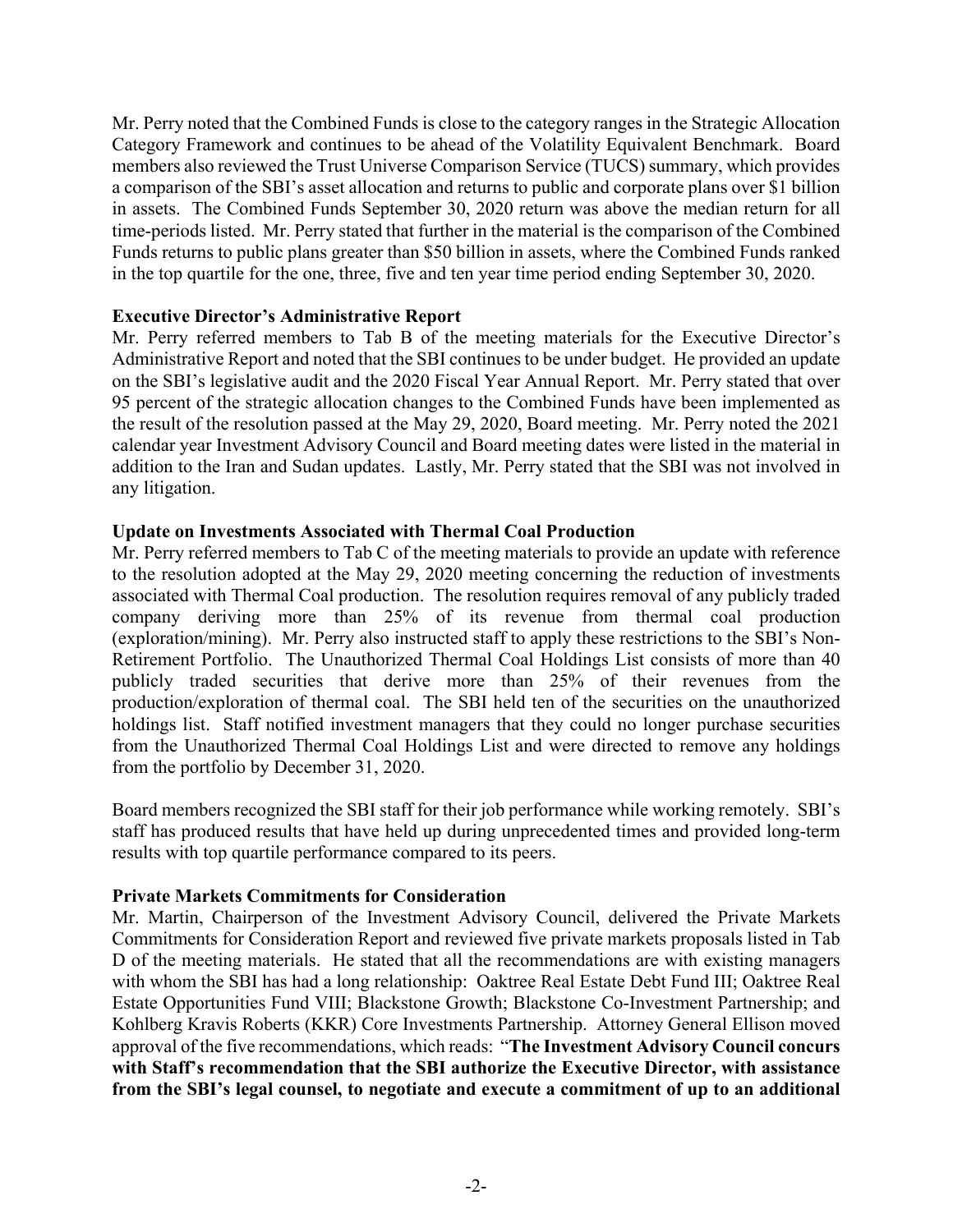**\$100 million to Oaktree Real Estate Debt Fund III, such that the MSBI's total commitment will be up to \$200 million in the aggregate, or 20% of the Fund in the aggregate, whichever is less, plus an additional amount not to exceed one percent of the total commitment for the payment of required charges at closing. Approval of this potential commitment is not intended to be, and does not constitute in any way, a binding or legal agreement or impose any legal obligations on the State Board of Investment and neither the State of Minnesota, the Investment Advisory Council, the State Board of Investment nor its Executive Director have any liability for reliance by Oaktree upon this approval. Until the Executive Director on behalf of the SBI executes a formal agreement, further due diligence and negotiations may result in the imposition of additional terms and conditions on Oaktree or reduction or termination of the commitment.** 

**The Investment Advisory Council concurs with Staff's recommendation that the SBI authorize the Executive Director, with assistance from the SBI's legal counsel, to negotiate and execute a commitment of up to an additional \$100 million to Oaktree Real Estate Opportunities Fund VIII, such that the MSBI's total commitment will be up to \$200 million in the aggregate, or 20% of the Fund in the aggregate, whichever is less plus an additional amount not to exceed one percent of the total commitment for the payment of required charges at closing. Approval of this potential commitment is not intended to be, and does not constitute in any way, a binding or legal agreement or impose any legal obligations on the State Board of Investment and neither the State of Minnesota, the Investment Advisory Council, the State Board of Investment nor its Executive Director have any liability for reliance by Oaktree upon this approval. Until the Executive Director on behalf of the SBI executes a formal agreement, further due diligence and negotiations may result in the imposition of additional terms and conditions on Oaktree or reduction or termination of the commitment.** 

**The Investment Advisory Council concurs with Staff's recommendation that the SBI authorize the Executive Director, with assistance from the SBI's legal counsel, to negotiate and execute a commitment of up to \$250 million, or 20% of Blackstone Growth, whichever is less, plus an additional amount not to exceed one percent of the total commitment for the payment of required charges at closing. Additionally, the Investment Advisory Council concurs with Staff's recommendation that the SBI authorize the Executive Director, with assistance from the SBI's legal counsel, to negotiate and execute a commitment of up to \$125 million in a co-investment partnership created for the SBI, plus an additional amount not to exceed one percent of the total commitment for the payment of required charges at closing. Approval of these potential commitments is not intended to be, and does not constitute in any way, a binding or legal agreement or impose any legal obligations on the State Board of Investment and neither the State of Minnesota, the Investment Advisory Council, the State Board of Investment nor its Executive Director have any liability for reliance by Blackstone upon this approval. Until the Executive Director on behalf of the SBI executes a formal agreement, further due diligence and negotiations may result in the imposition of additional terms and conditions on Blackstone or reduction or termination of these commitments.** 

**The Investment Advisory Council concurs with Staff's recommendation that the SBI authorize the Executive Director, with assistance from the SBI's legal counsel, to negotiate**